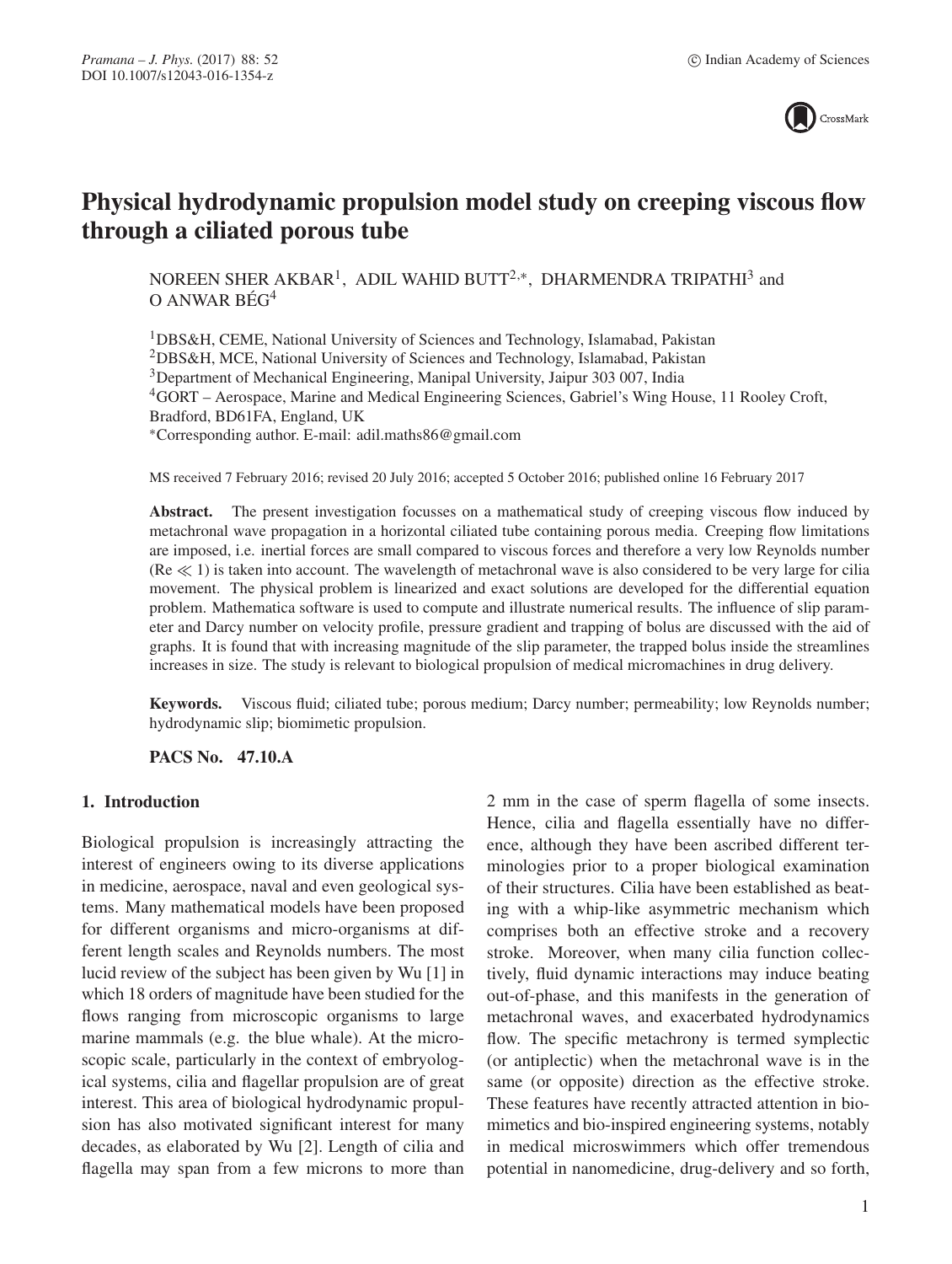as described by Feng and Cho [3]. Commonly, cells have one or two long flagella. Conversely, ciliated cells have many short cilia. For instance, the mammalian spermatozoa has a single flagellum, the unicellular green alga *Chlamydomonas* has two flagella, and the unicellular protozoan *Paramecium* is covered with a few thousand cilia. These are used for both locomotion and nutrition. In mammals, many epithelial cells are ciliated in order to sweep materials across the tissue surface. For instance, considerable numbers of cilia (more than  $10^7/\text{mm}^2$ ) cover the surfaces of mammalian respiratory passages (the nose, pharynx, and trachea). Here they dislodge and expel particulate matter that collects in the mucus secretions of these tissues. The motion of cilia and flagella is controlled by the Stokes equations (linear) with no-slip boundary conditions on their surfaces and vanishing fluid disturbance at infinity [4]. The structure of cilia, factors which affect cilia activities, movement of cilia and flagella and the coordination of the beating of cilia have been addressed analytically by Sleigh [5]. Lardner and Shack [6] examined effects of cilia on transport flow rates in the ductus efferentes of the male reproductive tract. A mathematical model to represent the microstructure of ciliated organisms was developed by Blake [7]. In continuation of the studies on cilia movement and its importance in various fields of research, Wu [8] theoretically investigated the fluid mechanism of cilia motion. Brennen [9] presented an oscillatory thin shear layer (boundary layer) theory for cilia movement. Sleigh and Aiello [10] studied water movement by cilia. Agarwal and Uddin [11] investigated the fluid flow with variable viscosity by cilia transport; Blake [12] developed a spherical envelope approach for cilia movement. Miller [13] focussed on the movement of Newtonian fluids sustained by mechanical cilia oscillation; Barton and Raynor [14] presented an analytical approach for cilia-induced mucous flow; Smith *et al* [15] addressed effects of viscoelastic fluid flow on cilia transport. Dauptain *et al* [16] studied computationally the hydrodynamics of cilia movement from a fluid-structure interaction (FSI) viewp oint, specifically simulating *ctenophore Pleurobrachia pileus* marine micro-organisms (quasispherical geometry) for multiple flexible cilia with threedimensional models. Khaderi and Onck [17] presented three-dimensional computations for cilia movement. Khaderi *et al* [18] further studied the non-reciprocal motion due to the beating of artificial cilia. Another interesting communication by Khaderi *et al* [19] reports on magnetically-actuated artificial cilia for microfluidic propulsion.

The above biological propulsion simulations were restricted to purely fluid media. In recent years, transport phenomena in biological porous media have also attracted significant attention. Many organs in the human body, including kidneys, lungs, tissues and the skin comprise permeable materials [20]. Porous media hydrodynamics further arises in the circulation of cerebrospinal fluid in the brain. In biomedical engineering, flow in porous media is integral to the fabrication of artificial physiological organs including artificial kidneys, gastric tract and lungs [21]. Almost invariably, biological materials (tissues etc.) are heterogeneous and exhibit anisotropy strongly. These complex constitutive properties originate from the cellular microstructure. Although intrinsically the porous media arising in different organs of the body are anisotropic, approximations can be made to simulate transport through them. A popular approach is the Darcy model which has been used for microvasculature via networks of one-dimensional segments, whereas the capillary bed is often approximated as a spatially-averaged Darcy compartment. Darcy's law and its modification assume that the rate at which a fluid flows through a permeable substance per unit area is equal to the product of the permeability (the ability of a porous material to allow a fluid to pass through it) and the pressure drop per unit length of flow, divided by the viscosity of the fluid. A porous medium is generally defined in continuum mechanics [22] as a medium which contains a number of small holes distributed throughout the matter. Khaled and Vafai [23] have shown that convective flow models for porous media are accurate for modelling hemodynamics in tumours and muscles and in particular mimick quite well the impeded transport of physiological fluids in vessels clogged with fatty cholesterol plaques and clots. Interstitial fluid mechanics also lends itself well to porous media transport because the tissue may be approximated as a medium of dispersed cells separated by connective voids, the latter permitting percolation of nutrients, minerals and other substances to cells within the tissue. Darcy's law however neglects the friction within the fluid and exchange of momentum between the fluid and the solid phases. Modifications of Darcy models have therefore been done for some time. A good example of flow with boundary condition at the interfaces of a porous medium was presented by Saffman [24]. Most physiological vessels feature porous media characteristics and considering this fact many works have been reported in literature. An interesting transport problem in porous media (of the moving boundary type) is peristalsis, and arises in intestinal fluid dynamics. Representative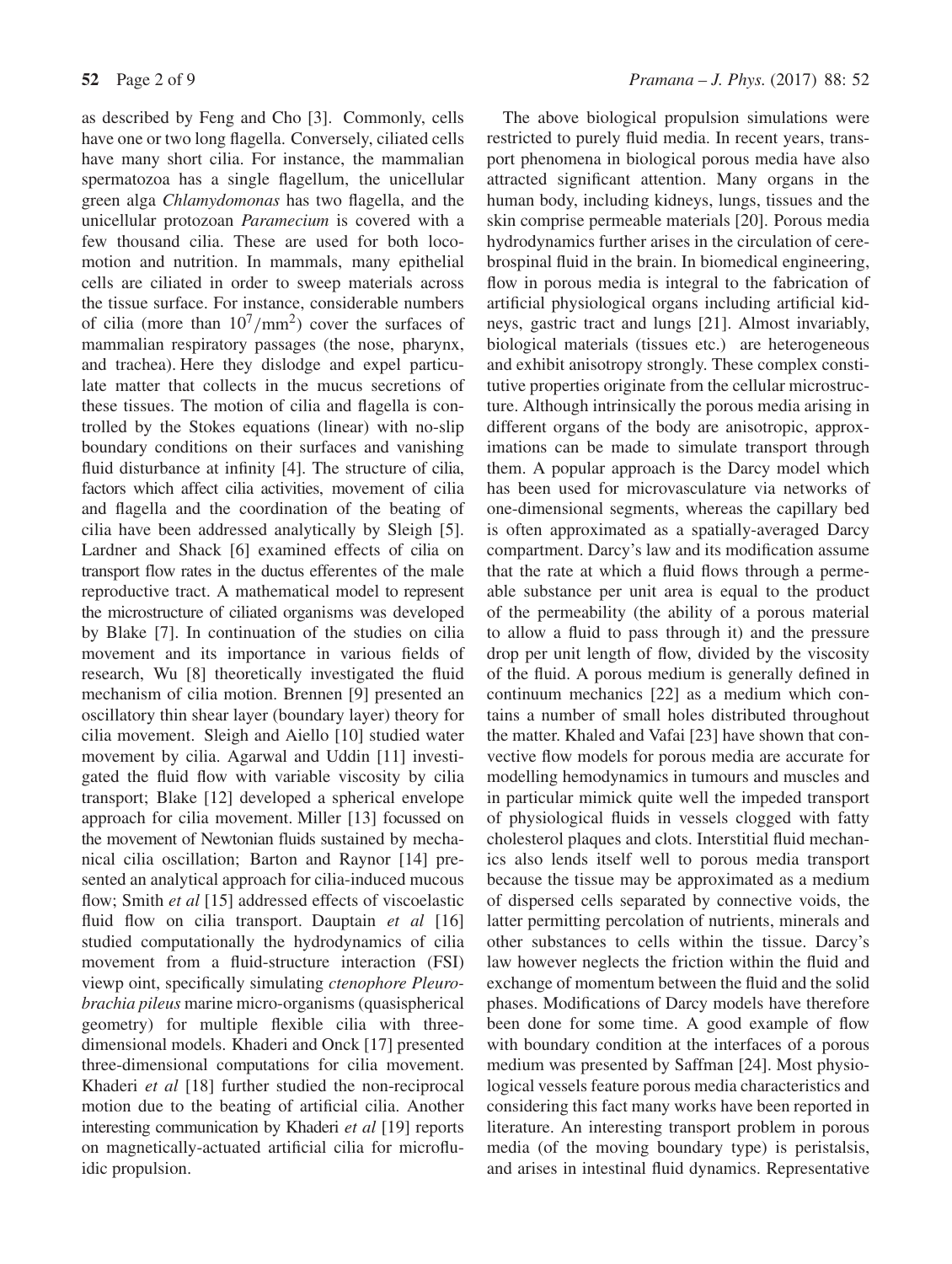studies in this area have been communicated by, for example, Miyamoto *et al* [25] who studied the twodimensional laminar flow in a circular porous tube and considering a small water absorption or secretion in the intestinal perfusion experiment whereas Jeffrey *et al* [26] discussed the flow fields generated by peristaltic reflex in isolated guinea pig ileum. Elshehawey *et al* [27] developed another model for peristaltic transport through an asymmetric porous medium channel and focussed the application to intrauterine fluid motion in a sagittal cross-section of the uterus. Other recent investigations on peristaltic flow of Newtonian and non-Newtonian fluids spanning many multiphysical aspects of the subject include power law fluids [28], magnetohydrodynamics [29] and Maxwell rheological pumping through porous media [30].

A careful inspection of the scientific literature has revealed however that the creeping flow induced by metachronal wave propagations of viscous fluid in a porous ciliated tube is yet to be studied mathematically in the literature. Porous media offer a welltested mechanism for flow control in hydrodynamic propulsion. The present work aims to therefore address this topic for the first time. Analytical solutions are developed for the linear partial differential equations generated. Linearization is achieved by neglecting inertial forces relative to viscous forces, using the low Reynolds number approximation from hydrodynamic lubrication theory. Numerical results are presented graphically and the influence of key geometric and hydromechanical parameters (e.g. Darcy number) on transport characteristics is elaborated in detail. The simulations presented herein further elucidate the mechanism of creeping viscous flow induced by cilia motion and are relevant to gastric fluid mechanics and also biomimetic devices exploiting surface modifications for optimized propulsion [31–35].

#### **2. Mathematical model**

Let us consider incompressible Newtonian flow in a ciliated tube with hydrodynamic slip at the wall. The interior wall of the tube is ciliated with metachronal waves and the flow is generated due to the collective beating of cilia. We select a cylindrical coordinate system  $(R, \bar{Z})$ , where the Z-axis is orientated alongthe centre line of the tube and  $\overline{R}$ -axis is normal to it. Cilia deform in a wave-like fashion with a propagation velocity,  $c$ , along the wall of the outer tube. Keeping in view the geometry of the metachronal wave pattern, it is assumed that the envelope of cilia tips can be expressed mathematically in the following form [1,9] (figure 1):

$$
\bar{R} = \bar{H} = \bar{f}(\bar{Z}, \bar{t}) = a + a\varepsilon \cos\left(\frac{2\pi}{\lambda}(\bar{Z} - c\bar{t})\right),
$$
  

$$
\bar{Z} = \bar{g}(\bar{Z}, \bar{Z}_0, \bar{t}) = a + a\varepsilon\alpha \sin\left(\frac{2\pi}{\lambda}(\bar{Z} - c\bar{t})\right), (1)
$$

where a denotes the mean radius of the tube,  $\varepsilon$  is the non-dimensional measure with respect to the cilia length,  $\lambda$  and c are the wavelength and speed of the metachronal wave respectively,  $\bar{Z}_0$  denotes the reference position of the particle and  $\alpha$  is a measure of the eccentricity of the elliptical motion. The velocities of the transport fluid are essentially those induced by the cilia tips, and may be defined as

$$
\bar{W} = \left(\frac{\partial \bar{Z}}{\partial \bar{t}}\right)_{\bar{Z}_0} = \frac{\partial \bar{g}}{\partial \bar{t}} + \frac{\partial \bar{g}}{\partial \bar{Z}} \frac{\partial \bar{Z}}{\partial \bar{t}} = \frac{\partial \bar{g}}{\partial \bar{t}} + \frac{\partial \bar{g}}{\partial \bar{Z}} \bar{W},
$$
\n
$$
\bar{U} = \left(\frac{\partial \bar{R}}{\partial \bar{t}}\right)_{\bar{Z}_0} = \frac{\partial \bar{f}}{\partial \bar{t}} + \frac{\partial \bar{f}}{\partial \bar{Z}} \frac{\partial \bar{Z}}{\partial \bar{t}} = \frac{\partial \bar{f}}{\partial \bar{t}} + \frac{\partial \bar{f}}{\partial \bar{Z}} \bar{W}. (2)
$$

Using eq.  $(2)$  in  $(1)$ , we get

$$
\bar{W} = \frac{-(2\pi/\lambda)[\varepsilon \alpha ac \cos(2\pi/\lambda)(\bar{Z} - c\bar{t})]}{[1 - (2\pi/\lambda)\{\varepsilon \alpha a \cos(2\pi/\lambda)(\bar{Z} - c\bar{t})\}]},
$$
\n
$$
\bar{U} = \frac{(2\pi/\lambda)[\varepsilon ac \sin(2\pi/\lambda)(\bar{Z} - c\bar{t})]}{[1 - (2\pi/\lambda)\{\varepsilon \alpha a \cos(2\pi/\lambda)(\bar{Z} - c\bar{t})\}]}. \tag{3}
$$

In the fixed coordinates  $(\overline{R}, \overline{Z})$ , the flow in the tube is unsteady. It becomes steady in a wave frame  $(\bar{r}, \bar{z})$ moving with the same speed as the wave moves in the  $\overline{Z}$ -direction. The governing equations for the viscousflow through porous medium in the moving frame is expressed as

*Continuity equation*:

$$
\frac{1}{\bar{R}}\frac{\partial(\bar{R}\bar{U})}{\partial\bar{R}} + \frac{\partial\bar{W}}{\partial\bar{Z}} = 0.
$$
 (4)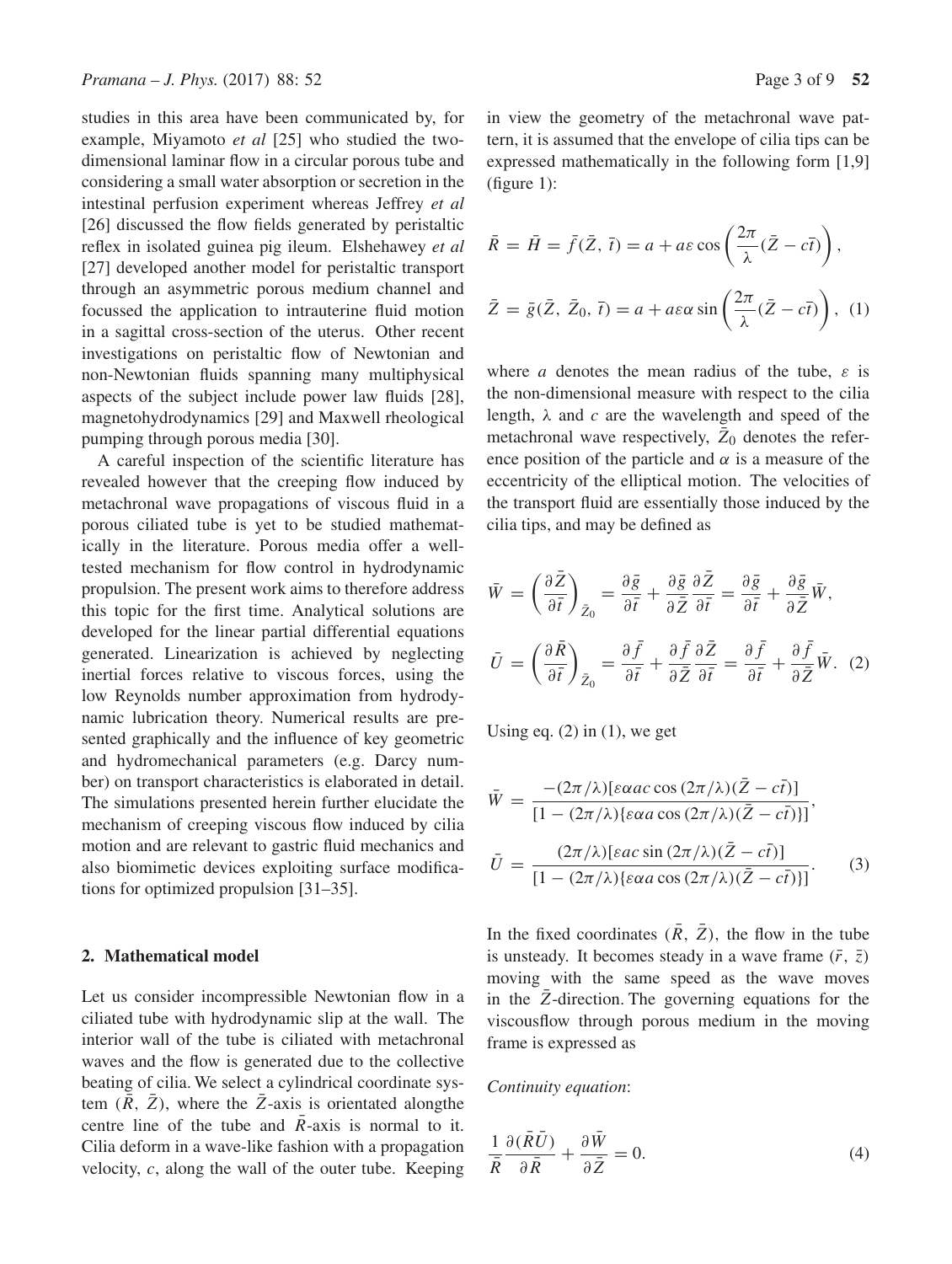*R-direction momentum equation*:

$$
\rho \left[ \frac{\partial \bar{U}}{\partial \bar{t}} + \bar{U} \frac{\partial \bar{U}}{\partial \bar{R}} + \bar{W} \frac{\partial \bar{U}}{\partial \bar{Z}} \right] = -\frac{\partial \bar{P}}{\partial \bar{R}} + \mu \frac{\partial}{\partial \bar{R}} \left[ 2 \frac{\partial \bar{U}}{\partial \bar{R}} \right] \n+ \mu \frac{2}{\bar{R}} \left( \frac{\partial \bar{U}}{\partial \bar{R}} - \frac{\bar{U}}{\bar{R}} \right) \n+ \mu \frac{\partial}{\partial \bar{Z}} \left[ \frac{\partial \bar{U}}{\partial \bar{R}} + \frac{\partial \bar{W}}{\partial \bar{Z}} \right].
$$
\n(5)

*Z-direction momentum equation*:

$$
\rho \left[ \frac{\partial \bar{W}}{\partial \bar{t}} + \bar{U} \frac{\partial \bar{W}}{\partial \bar{R}} + \bar{W} \frac{\partial \bar{W}}{\partial \bar{Z}} \right]
$$
  
= 
$$
- \frac{\partial \bar{P}}{\partial \bar{Z}} + \mu \frac{\partial}{\partial \bar{Z}} \left[ 2 \frac{\partial \bar{W}}{\partial \bar{Z}} \right]
$$
  
+ 
$$
\mu \frac{1}{\bar{R}} \frac{\partial}{\partial \bar{R}} \left[ \bar{R} \left( \frac{\partial \bar{U}}{\partial \bar{Z}} + \frac{\partial \bar{W}}{\partial \bar{R}} \right) \right] - \frac{\mu}{K} \bar{W}.
$$
 (6)

The transformations between the two frames are:

$$
\begin{aligned}\n\bar{r} &= \bar{R}, \quad \bar{z} = \bar{Z} - c\bar{t}, \quad \bar{u} = \bar{U}, \\
\bar{w} &= \bar{W} - c, \quad \bar{p}(\bar{z}, \bar{r}) = \bar{P}(\bar{Z}, \bar{R}, \bar{t}).\n\end{aligned} \tag{7}
$$

The governing equations for the regime can be written via these transformations as follows:

$$
\frac{1}{\bar{r}}\frac{\partial(\bar{r}\bar{u})}{\partial\bar{r}} + \frac{\partial\bar{w}}{\partial\bar{z}} = 0,
$$
\n(8)

$$
\rho \left[ \bar{u} \frac{\partial \bar{u}}{\partial \bar{r}} + \bar{w} \frac{\partial \bar{u}}{\partial \bar{r}} \right] = -\frac{\partial \bar{P}}{\partial \bar{r}} + \mu \frac{\partial}{\partial \bar{r}} \left[ 2 \frac{\partial \bar{u}}{\partial \bar{r}} \right] \n+ \mu \frac{2}{\bar{r}} \left( \frac{\partial \bar{u}}{\partial \bar{r}} - \frac{\bar{u}}{\bar{r}} \right) \n+ \mu \frac{\partial}{\partial \bar{z}} \left[ \left( \frac{\partial \bar{u}}{\partial \bar{r}} + \frac{\partial \bar{w}}{\partial \bar{z}} \right) \right],
$$
\n(9)

$$
\rho \left[ \bar{u} \frac{\partial \bar{w}}{\partial \bar{r}} + \bar{w} \frac{\partial \bar{w}}{\partial \bar{z}} \right] = -\frac{\partial \bar{P}}{\partial \bar{z}} + \mu \frac{\partial}{\partial \bar{z}} \left[ 2 \frac{\partial \bar{w}}{\partial \bar{z}} \right] \n+ \mu \frac{1}{\bar{r}} \frac{\partial}{\partial \bar{r}} \left[ \bar{r} \left( \frac{\partial \bar{u}}{\partial \bar{z}} + \frac{\partial \bar{w}}{\partial \bar{r}} \right) \right] \n- \frac{\mu}{K} (\bar{w} + c), \qquad (10)
$$

Corresponding boundary conditions are as defined in Ellahi *et al* [31], Nadeem and Sadaf [35].

$$
\frac{\partial \bar{w}}{\partial \bar{r}} = 0, \quad \text{at } r = 0,
$$
  

$$
w = -1 - \frac{2\pi \varepsilon \alpha \beta \cos(2\pi z)}{1 - 2\pi \varepsilon \alpha \beta \cos(2\pi z)} - \frac{K}{\alpha_1^*} \frac{\partial \bar{w}}{\partial \bar{r}}, \quad \text{at } r = \bar{h}(z).
$$
(11)

where  $2\pi \varepsilon \alpha \beta \cos(2\pi z) / [1 - 2\pi \varepsilon \alpha \beta \cos(2\pi z)]$  is the cilia factor.

Introducing the following non-dimensional variables

$$
r = \frac{\bar{r}}{a}, \quad z = \frac{\bar{z}}{\lambda}, \quad w = \frac{\bar{w}}{c}, \quad u = \frac{\lambda \bar{u}}{ac}, \quad p = \frac{a^2 \bar{p}}{c \lambda \mu},
$$

$$
\beta = \frac{a}{\lambda}, \quad D_a = \frac{K}{a^2}, \quad \alpha_1 = \frac{\alpha_1^*}{a}, \quad (12)
$$

making use of these variables in eqs (9) and (10), and using the assumptions of low Reynolds number and long wavelength, the non-dimensional governing equations can be written as

$$
\frac{\partial p}{\partial r} = 0,\t\t(13)
$$

$$
\frac{dp}{dz} = \frac{1}{r} \frac{\partial}{\partial r} \left( r \frac{\partial w}{\partial r} \right) - \frac{1}{D_a} (w + 1).
$$
 (14)

The non-dimensional boundary conditions on the ciliated porous walls are prescribed as

$$
\frac{\partial w}{\partial r} = 0, \quad \text{at } r = 0,
$$
\n
$$
w = -1 - \frac{2\pi \varepsilon \alpha \beta \cos(2\pi z)}{1 - 2\pi \varepsilon \alpha \beta \cos(2\pi z)} - \frac{\sqrt{D_a}}{\alpha_1} \frac{\partial w}{\partial r},
$$
\n
$$
\text{at } r = h(z) = 1 + \varepsilon \cos(2\pi z).
$$
\n(14b)



**Figure 1.** Schematic of the biological propulsion problem.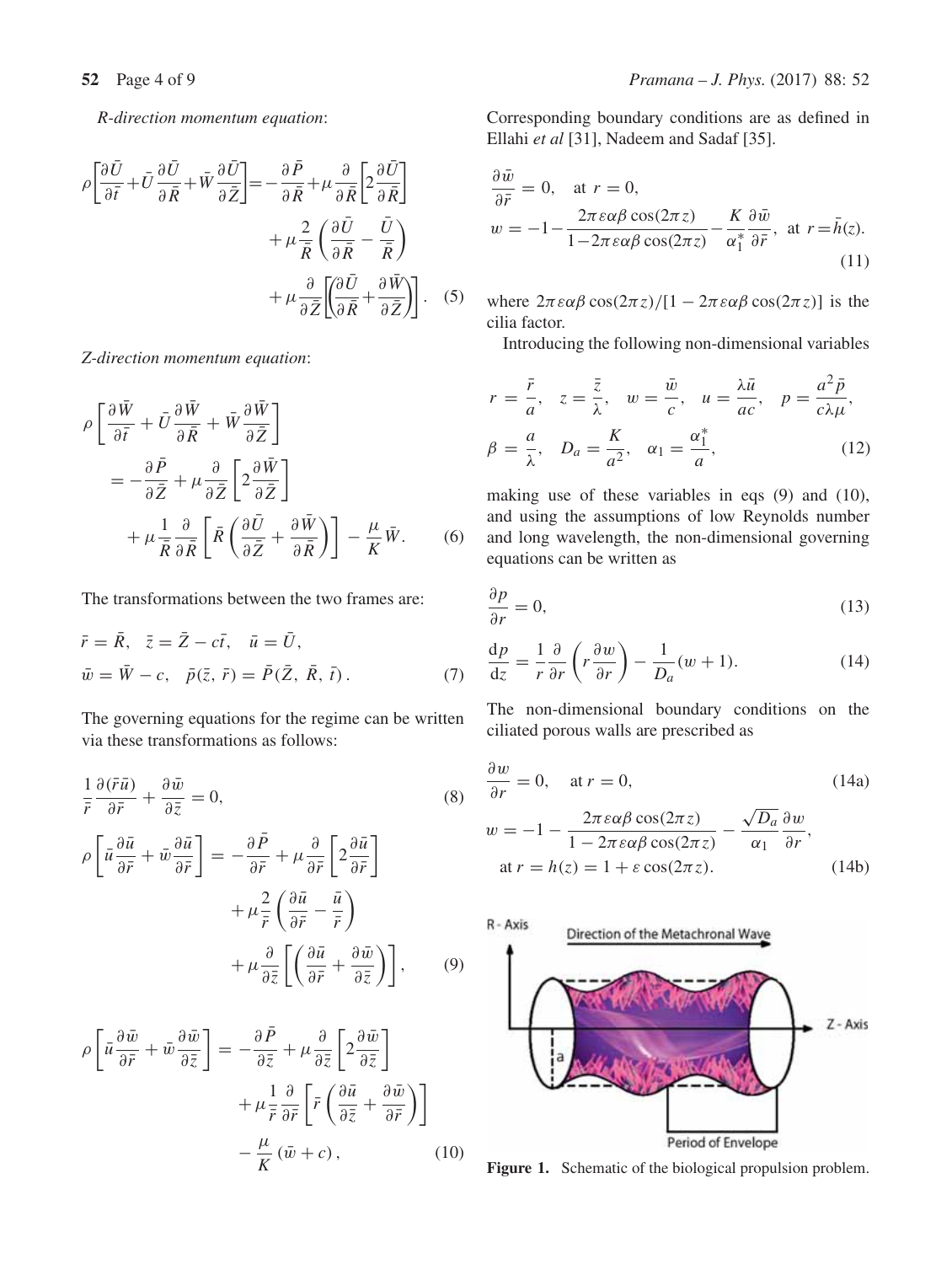## **3. Analytical solution**

 $Q = F +$ 

1 2  $\left(1+\frac{\varepsilon^2}{2}\right)$ 

 $\setminus$ 

Integrating eq. (13) and using boundary conditions (14a, b), axial velocity is obtained as

$$
w(r, z) = -1 - D_a \frac{dp}{dz} + \frac{\alpha_1 (D_a (dp/dz) - 2\pi \varepsilon \alpha \beta \cos(2\pi z)/(1 - 2\pi \varepsilon \alpha \beta \cos(2\pi z))) I_0(r/\sqrt{D_a})}{I_1(h/\sqrt{D_a}) - I_0(h/\sqrt{D_a})}.
$$
(15)

The volumetric flow rate  $(F)$  is defined as

$$
F = 2\pi \int_0^h r w dr.
$$
 (16)

Integrating the above expression for the flow rate, we have

$$
\frac{dp}{dz} = \frac{\frac{I_1\left(h/\sqrt{D_a}\right)\left((2\pi\varepsilon\alpha\beta\cos(2\pi z) - 1)(F + \pi h^2) - 2\pi\alpha_1\sqrt{D_a}hn\right)}{2\pi\varepsilon\alpha\beta\cos(2\pi z) - 1} - (F + \pi h^2)I_0\left(\frac{h}{\sqrt{D_a}}\right)}{\pi D_a h\left(hI_0\left(\frac{h}{\sqrt{D_a}}\right) - (h - 2\alpha_1\sqrt{D_a})I_1\left(\frac{h}{\sqrt{D_a}}\right)\right)}.
$$
(17)

Flow rate in moving and fixed frames are related as follows:

The pressure rise  $(\Delta P)$  is readily found by integrating the pressure gradient with respect to  $z$  over the interval [0, 1] as follows:

$$
(18) \quad \Delta P = \int_0^1 \frac{\mathrm{d}p}{\mathrm{d}z} \mathrm{d}z. \tag{19}
$$



**Figure 2.** Velocity profile (axial velocity vs. radial coordinate) for (**a**) slip parameter  $\alpha_1$ , (**b**) Darcy number  $D_a$ , (**c**) flow rate  $Q$  and (**d**) cilia length  $\varepsilon$ .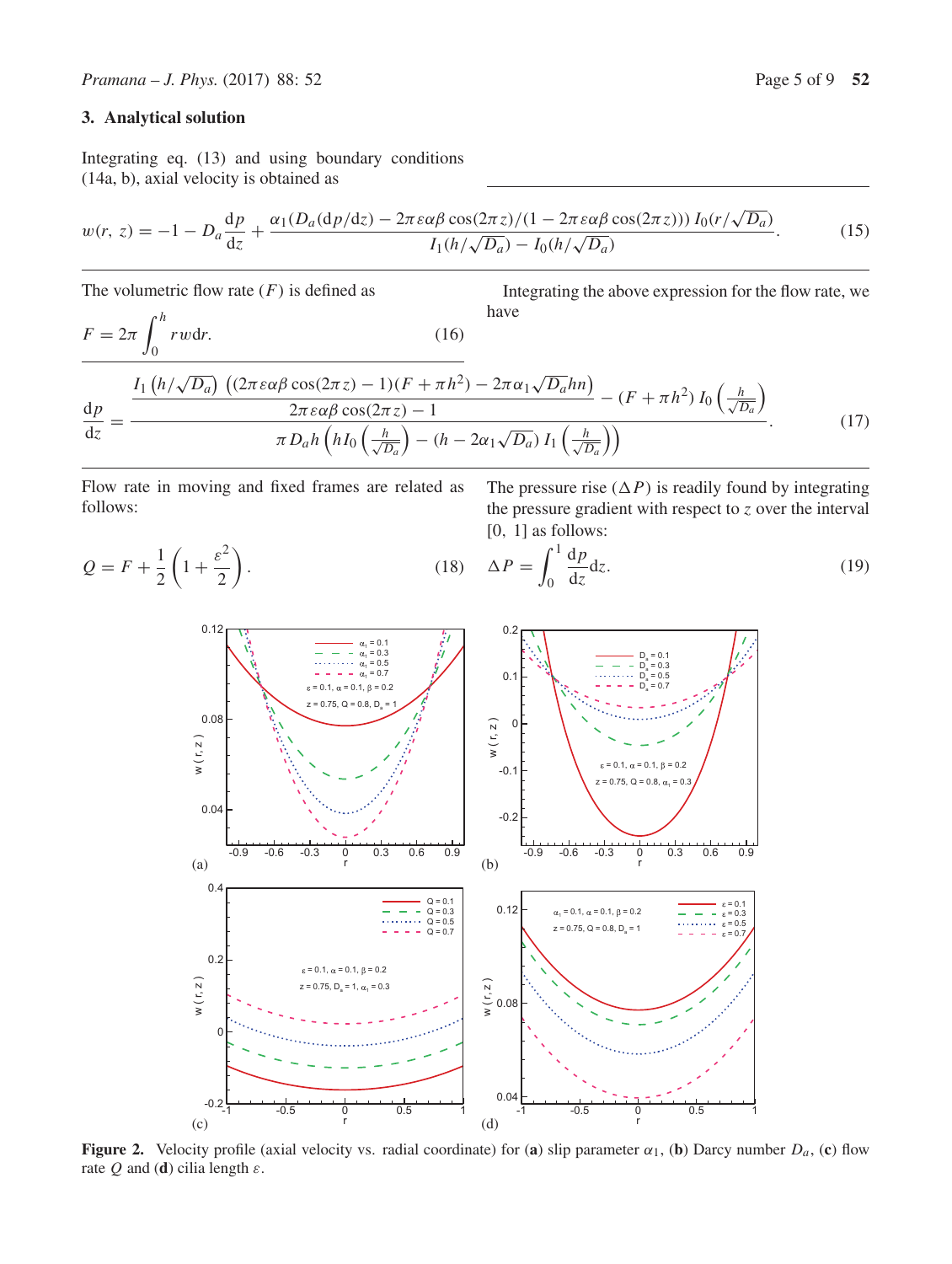The stream function in the wave frame (obeying the Cauchy–Riemann equations,  $u = \frac{\partial \psi}{\partial y}$  and  $v =$  $-\partial \psi/\partial x$ ) may be computed by using eq. (18). Visualization of streamlines is achieved with Mathematica symbolic software.

#### **4. Numerical results and discussion**

In this section, the effect of several physical parameters, i.e. slip parameter  $(\alpha_1)$  and Darcy number  $(D_a)$  on velocity profile, flow rate, pressure gradient and stream lines are elaborated with the help of figures 2–5.

Figures 2a–2d represent the change in the velocity of the fluid with respect to certain changes in the constraints.

The parabolic nature of the velocity profile is clearly evident from these figures. Figure 2a shows that velocity is inversely proportional to slip parameter  $(\alpha_1)$ . Greater slip at the wall is found to counteract the development of axial momentum and manifests in a drop in axial velocity. Figure 2b depicts the effects of Darcy number on the velocity profile and it is observed that the velocity is directly proportional to the permeability of the medium. Greater permeability corresponds to a significant decrease in Darcian impedance, i.e. the drag force associated with solid fibres in the regime. Figure 2c represents the influence of flow rate on the velocity profile and it is apparent that if flow rate increases, velocity also increases. Propulsion is therefore enhanced with greater flow rates. Figure 2d reveals that velocity profile diminishes with increasing cilia length parameter  $(\varepsilon)$ . Cilia spacing and length influence the viscous resistance per cilium and thereby the axial flow. The latter is assisted with greater cilia length and this aids in rise in pressure in the lower channel half-space. The introduction of extra energy to the flow at the lower wall however must be compensated for by an extraction at the upper wall, and these features are also related to the synchronicity of the beating cilia. The special case of  $\varepsilon = 0$  implies vanishing cilia and absence of a metachronal wave – in this scenario the flow is purely peristaltic due to flexibility of the walls, and is therefore not considered here.

Figures 3a–3c illustrate the pressure rise evolution with flow rate for various parameters. A linear relation between the flow rate and pressure is observed and



**Figure 3.** Pressure rise vs. flow rate for (a) slip parameter  $\alpha_1$ , (b) Darcy number  $D_a$  and (c) cilia length  $\varepsilon$ .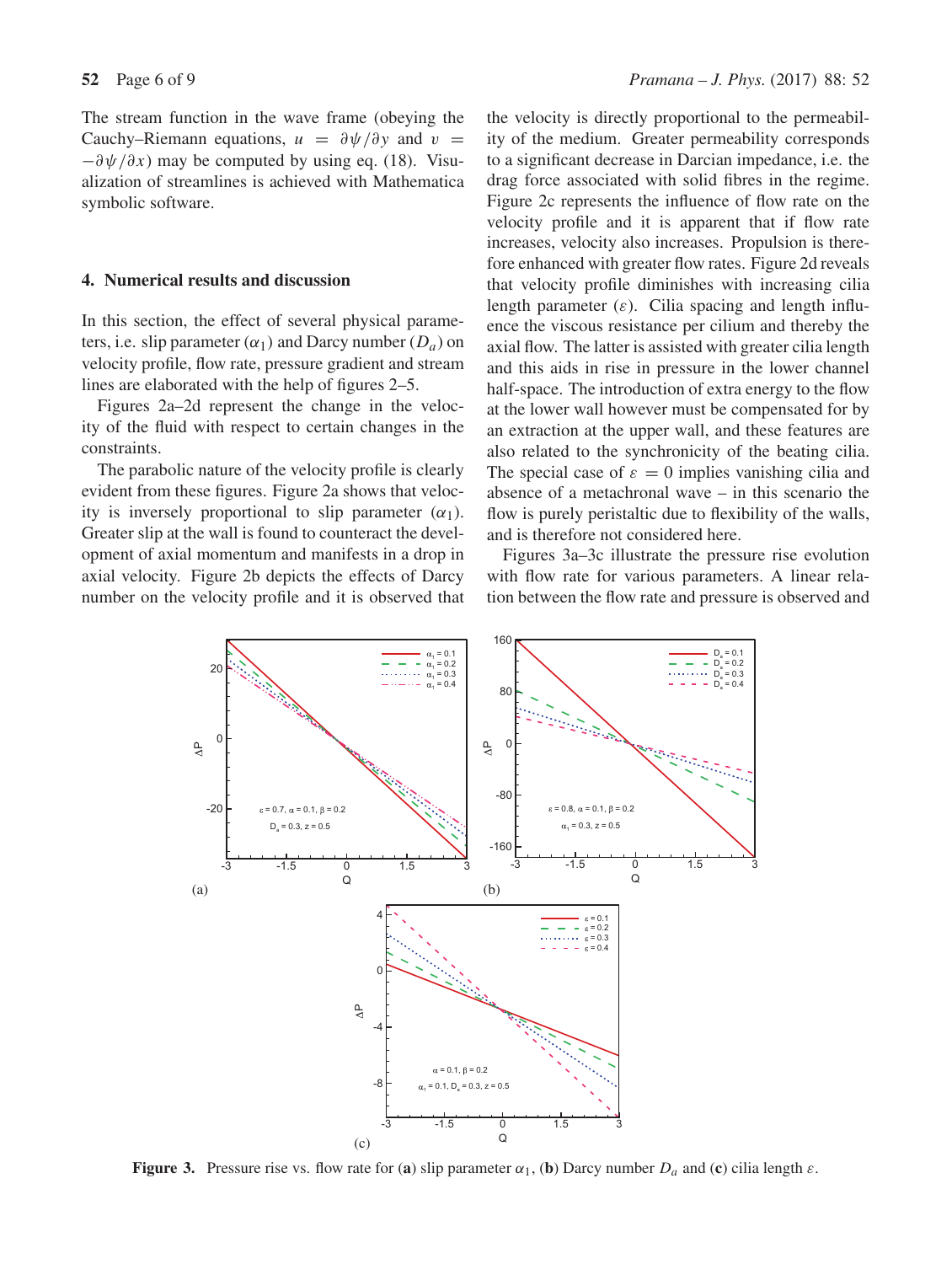there are three regions of pumping: (i) pumping region  $(\Delta P > 0)$ , (ii) free pumping region  $(\Delta P = 0)$  and (iii) augmented pumping region ( $\Delta P < 0$ ). The effect of slip parameter on increase in pressure is shown in figure 3a and it is evident that pressure diminishes with increase in slip parameter in the pumping region whereas the reverse response is computed in the augmented pumping region. The impact of Darcy number on pressure rise is illustrated in figure 3b and exerts a similar effect as with the slip parameter. From figure 3c, it is seen that rise in pressure is an increasing function of amplitude in the pumping region whereas it is a decreasing function in augmented pumping region.

Figures 4a–4c depict the pressure gradient distributions with axial coordinate for various hydromechanical and geometric parameters. Inspection of the figures reveals that pressure gradient increases with small changes in slip parameter and Darcy number  $(\alpha_1, D_a)$ and also cilia length  $(\varepsilon)$ . In all cases, the maxima (peaks) exist at  $z = 0.5, 1.5$ . However, the relative minima varies with modification in parameter values.

Figures 5a–5d present the visualization of the streamlines under the influence of slip parameter. These streamlines constitute a family of curves which

> $\varepsilon = 0.4$ ,  $\alpha = 0.1$ ,  $\beta = 0.2$  $D_1 = 1, Q = 0.1$

dp / dz

-0.6

 $-0.4$ 

 $-0.2$ 

 $\frac{1}{z}$ 

dp / dz

-0.6

 $-0.4$ 

-0.2

 $\mathcal{C}_{\mathcal{C}}$ 

 $-0.8\frac{1}{0.5}$   $-0.5\frac{1}{1.5}$   $-1.5$  2

(a)  $\qquad \qquad \qquad$  (b)

are tangential to the velocity vector at any instant of the flow. These show the direction of the fluid element at any point in time. The plots generally demonstrate that by increasing the slip parameter  $(\alpha_1)$ , the trapped bolus inside the streamlines increases in size whereas the number of bolus decreases. In a digestive tract such as the human gastrointestinal tract, smooth muscle tissues contract in sequence to produce a peristaltic wave, which propels a ball of food (called a bolus, while in the esophagus and upper gastrointestinal tract, and chyme in the stomach). So trapped boluses are enclosed streamlines. From the graphs we can see that near the tube walls more trapped boluses can be seen because there is some fluid resistance and at the centre fluid moves easily and free stream occurs at the centre of the tube. That is why tapped boluses cannot be seen at the centre of the tube and all the boluses can be seen only near the walls of the tube.

Evidently, the geometric and hydrodynamic parameters result in non-trivial modifications in the propulsion characteristics and these warrant further exploration in the future.

> $D_a = 1$  $D_{0}^{\dagger}$  = 1.1  $= 1.2$  $D_8$

z

 $\varepsilon = 0.4$  $\varepsilon = 0.5$  $= 0.6$  $\varepsilon = 0.7$ 

0 0.5 1 1.5 2



 $\alpha_{1} = 0.1$  $\frac{1}{1} = 0.2$ <br> $\frac{1}{1} = 0.3$  $\alpha_{1} = 0.4$ 

dp / dz

-0.6

 $= 0.1, \beta = 0.2$  $= 0.3, D = 1, Q = 0.4$ 

-0.5

-0.4

-0.3

 $\varepsilon = 0.4$ ,  $\alpha = 0.1$ ,  $\beta = 0.2$  $\alpha_{1} = 0.3$ , Q = 0.3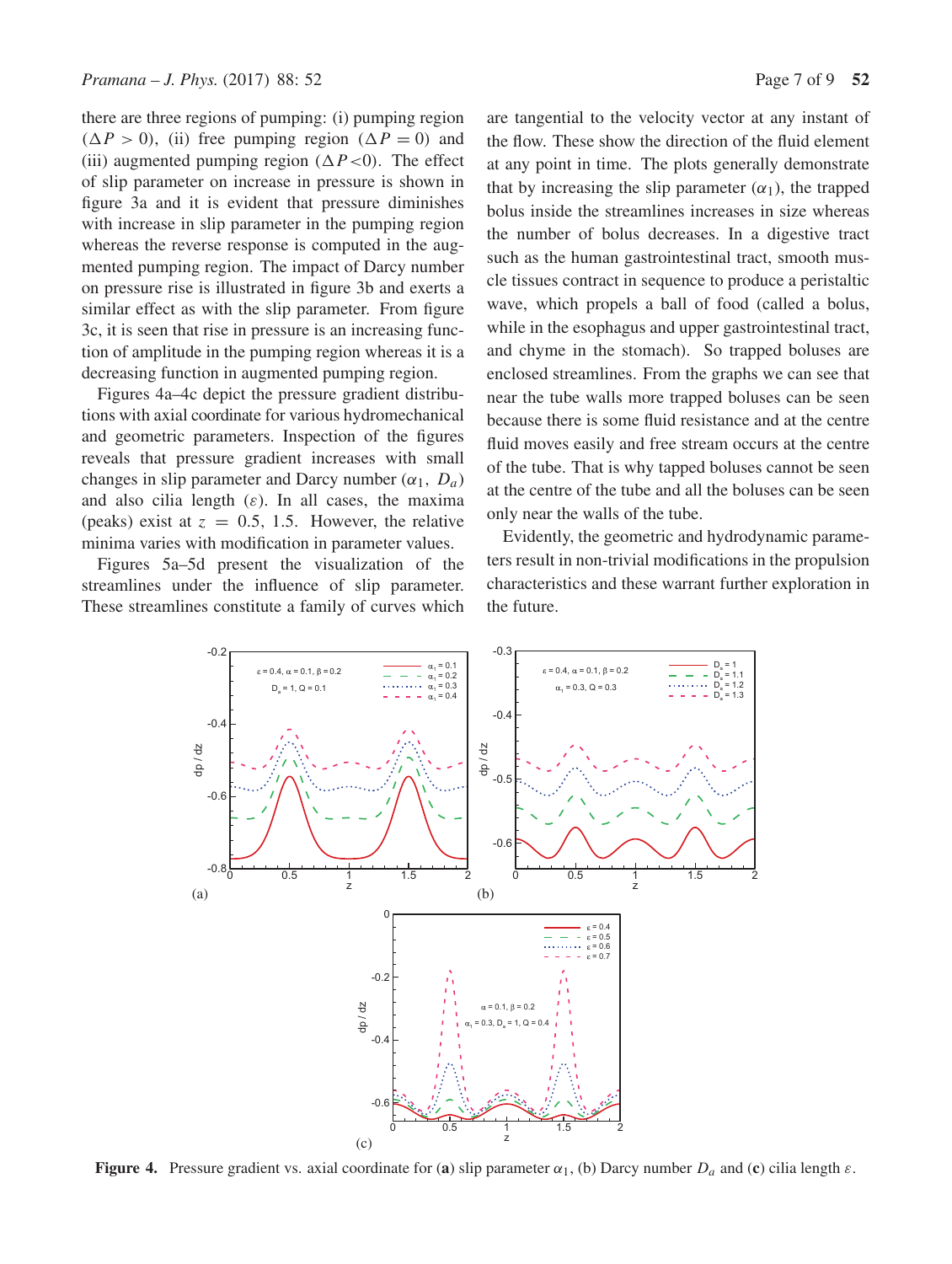

**Figure 5.** Streamlines for the velocity profile for slip parameters (**a**) 0.1, (**b**) 0.11, (**c**) 0.12 and (**d**) 0.15.

## **5. Concluding remarks**

In this paper, a mathematical study has been conducted for creeping flow induced by a metachronal wave generated by beating of cilia tips in viscous propulsion through a porous medium-filled tube. The study has been motivated by further expounding biological propulsion mechanisms e.g. motion induced by cilia tips in urodynamics, breathing in the human respiratory system, sperm movement in reproductive system etc. Furthermore, the study is pertinent to biomimetic propulsion mechanisms exploiting surface treatments via artificial cilia. This work will further stimulate the much-needed laboratory investigations which would serve to garner vital experimental data. Although confined to viscous (Navier–Stokes) fluids and viscous-dominated porous media transport (Darcy model), some useful deductions can be made from the computations, namely:

- 1. Velocity is a decreasing function of slip parameter whereas it is an increasing function of Darcy number.
- 2. Greater flow rate increases axial velocity whereas the latter decreases with increasing axial coordinate.
- 3. Pressure rise reduces with increasing slip velocity and permeability (higher Darcy number) in the pumping region whereas the reverse trend is observed in the augmented pumping region.
- 4. Axial coordinate and Darcy number exert opposite effect on the pressure rise.
- 5. The size of trapped bolus in the streamline increases by increasing the magnitude of the slip parameter.

### **Acknowledgement**

Authors are thankful to the reviewer for useful suggestions to improve the manuscript.